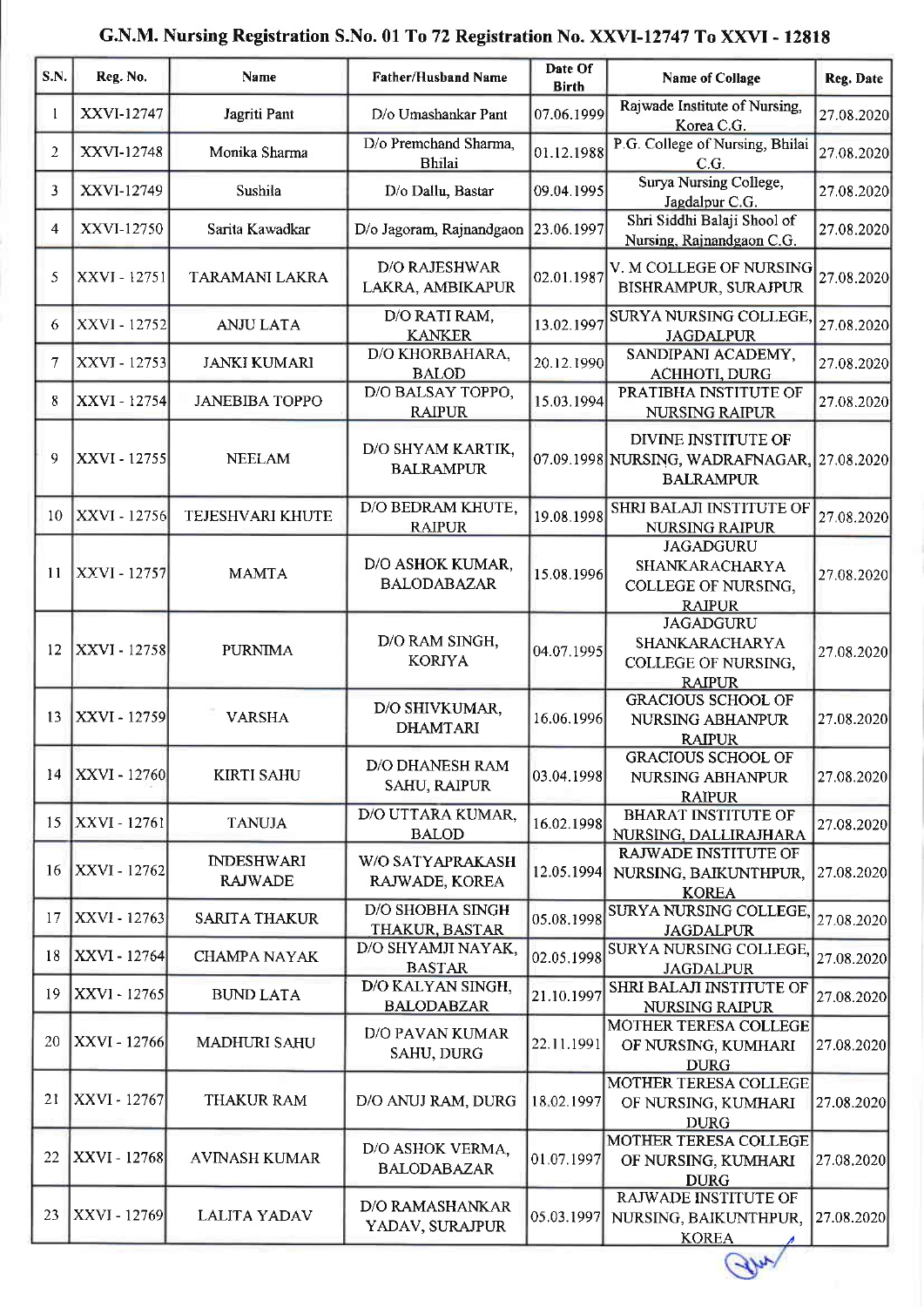| S.N. | Reg. No.     | Name                  | <b>Father/Husband Name</b>                 | Date Of<br><b>Birth</b> | <b>Name of Collage</b>                                               | Reg. Date  |
|------|--------------|-----------------------|--------------------------------------------|-------------------------|----------------------------------------------------------------------|------------|
| 24   | XXVI - 12770 | <b>DURGA RAJWADE</b>  | D/O MADAN KUMAR,<br><b>KOREA</b>           | 15.08.1998              | RAJWADE INSTITUTE OF<br>NURSING, BAIKUNTHPUR,<br><b>KOREA</b>        | 27.08.2020 |
| 25   | XXVI - 12771 | <b>SULOCHNA KUJUR</b> | D/O FANESHWARI,<br><b>SURGUJA</b>          | 16.04.1995              | <b>RAJWADE INSTITUTE OF</b><br>NURSING, BAIKUNTHPUR,<br><b>KOREA</b> | 27.08.2020 |
| 26   | XXVI - 12772 | <b>RASHMI YADAV</b>   | D/O RAJU YADAV,<br><b>RAIPUR</b>           | 11.03.1996              | <b>MODERN MEDICAL</b><br><b>INSTITUTE LALPUR,</b><br><b>RAIPUR</b>   | 27.08.2020 |
| 27   | XXVI - 12773 | <b>SANJAY KUMAR</b>   | S/O HEMLAL,<br><b>DHAMTARI</b>             | 30.07.1998              | MODERN MEDICAL<br><b>INSTITUTE LALPUR,</b><br><b>RAIPUR</b>          | 27.08.2020 |
| 28   | XXVI - 12774 | <b>PUSHPA</b>         | D/O RAM PRASAD,<br><b>KOREA</b>            | 09.04.1998              | RAJWADE INSTITUTE OF<br>NURSING, BAIKUNTHPUR,<br><b>KOREA</b>        | 27.08.2020 |
| 29   | XXVI - 12775 | <b>KAILASH PRASAD</b> | S/O BAIDRI PRASAD,<br><b>JANJGIRCHAMPA</b> | 01.08.1994              | <b>MOTHER TERESA COLLEGE</b><br>OF NURSING, KUMHARI<br><b>DURG</b>   | 27.08.2020 |
| 30   | XXVI - 12776 | <b>RUPA</b>           | D/O RAMKARAN,<br><b>KOREA</b>              | 02.03.1999              | RAJWADE INSTITUTE OF<br>NURSING, BAIKUNTHPUR,<br><b>KOREA</b>        | 27.08.2020 |
| 31   | XXVI - 12777 | ARUNA TIRKEY          | D/O ISMAIL TIRKEY,<br><b>JASHPUR</b>       | 07.12.1998              | SCHOOL OF NURSING,<br>HOLY CROSS HOSPITAL,<br>KUNKURI. JASHPUR       | 27.08.2020 |
| 32   | XXVI - 12778 | <b>NEHA XESS</b>      | D/O YACUB XESS,<br><b>JASHPUR</b>          | 16.12.1998              | SCHOOL OF NURSING,<br>HOLY CROSS HOSPITAL,<br>KUNKURI, JASHPUR       | 27.08.2020 |
| 33   | XXVI - 12779 | ALPANA KERKETTA       | D/O ALEXENDER<br>KERKETTA, JASHPUR         | 17.03.1998              | SCHOOL OF NURSING,<br>HOLY CROSS HOSPITAL,<br>KUNKURI, JASHPUR       | 27.08.2020 |
| 34   | XXVI - 12780 | <b>SAPNA MINJ</b>     | D/O LALIT MINJ,<br><b>JASHPUR</b>          | 06.04.1999              | SCHOOL OF NURSING,<br>HOLY CROSS HOSPITAL,<br>KUNKURI, JASHPUR       | 27.08.2020 |
| 35   | XXVI - 12781 | <b>ELENA TIGGA</b>    | D/O AJEET TIGGA,<br><b>SURGUJA</b>         | 20.05.1998              | SCHOOL OF NURSING,<br>HOLY CROSS HOSPITAL,<br>KUNKURI, JASHPUR       | 27.08.2020 |
| 36   | XXVI - 12782 | <b>AFRIDA KHATUN</b>  | D/O ENUSH MIYAA,<br><b>JASHPUR</b>         | 06.06.1998              | SCHOOL OF NURSING,<br>HOLY CROSS HOSPITAL,<br>KUNKURI, JASHPUR       | 27.08.2020 |
| 37   | XXVI - 12783 | <b>PRATIBHA</b>       | <b>D/O DEVNATH PRASAD</b>                  | 11.01.1998              | V.M COLLEGE OF NURSING<br><b>BISHRAMPUR, SURAJPUR</b>                | 27.08.2020 |
| 38   | XXVI - 12784 | <b>GOPITA</b>         | D/O NIRBHAY RAM,<br><b>GARIYABAND</b>      | 08.03.1997              | <b>SHRI RAWATPURA</b><br>SANKAR INSTITUTE OF<br>NURSING, RAIPUR      | 27.08.2020 |
| 39   | XXVI - 12785 | <b>GOMATI</b>         | D/O POORAN LAL SAHU,<br><b>GARIYABAND</b>  | 15.07.1998              | <b>GRACIOUS SCHOOL OF</b><br>NURSING ABHANPUR<br><b>RAIPUR</b>       | 27.08.2020 |
| 40   | XXVI - 12786 | <b>NEELAM</b>         | D/O KHOVA RAM,<br><b>DHAMTARI</b>          | 06.07.1998              | MOTHER TERESA COLLEGE<br>OF NURSING, KUMHARI<br><b>DURG</b>          | 27.08.2020 |
| 41   | XXVI - 12787 | NAMITA TIRKEY         | D/O TELESPHORE<br>TIRKEY, JASHPUR          | 26.07.1995              | SCHOOL OF NURSING,<br>HOLY CROSS HOSPITAL,<br>KUNKURI, JASHPUR       | 27.08.2020 |
| 42   | XXVI - 12788 | <b>USHA RAJWADE</b>   | D/O DAKHAL SAI,<br><b>SURGUJA</b>          | 05.08.1994              | <b>AASRA INSTITUTE OF</b><br>NURSING, AMBIKAPUR                      | 27.08.2020 |
| 43   | XXVI - 12789 | HEMPUSPA SINGH        | D/O SATTARSAY,<br><b>SURGUJA</b>           | 01.07.1996              | <b>AASRA INSTITUTE OF</b><br>NURSING, AMBIKAPUR                      | 27.08.2020 |
| 44   | XXVI - 12790 | <b>VARSHA DAS</b>     | D/O AKALU, SURGUJA                         | 17.12.1999              | AASRA INSTITUTE OF<br>NURSING, AMBIKAPUR                             | 27.08.2020 |
| 45   | XXVI - 12791 | SHIRIN JYOTI TOPPO    | D/O ANUPNOOR TOPPO,<br><b>JASHPUR</b>      | 24.01.1999              | SCHOOL OF NURSING,<br>HOLY CROSS HOSPITAL,<br>KUNKURI, JASHPUR       | 27.08.2020 |

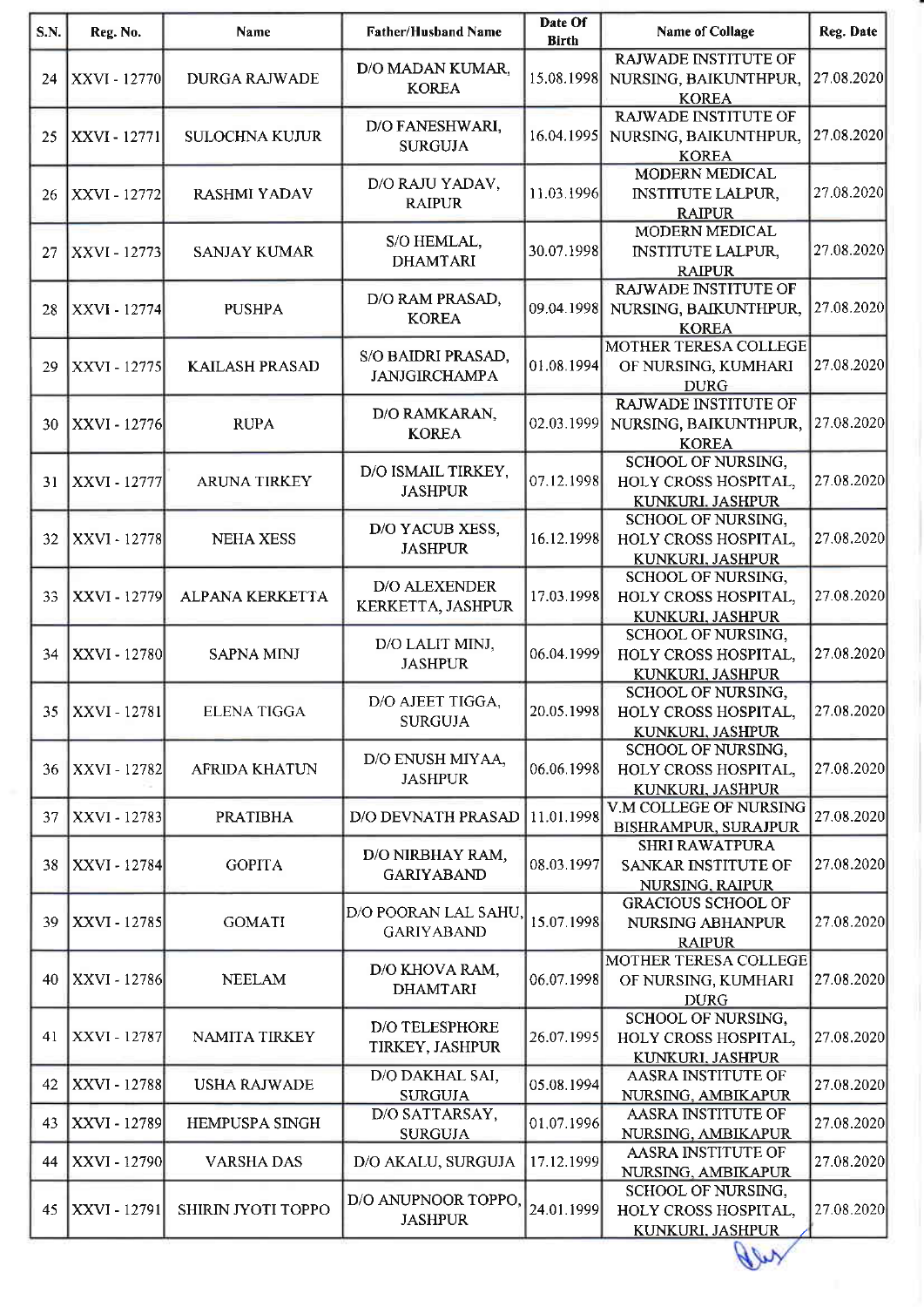| S.N. | Reg. No.            | <b>Name</b>                             | Father/Husband Name                                      | Date Of<br><b>Birth</b> | <b>Name of Collage</b>                                                | Reg. Date  |
|------|---------------------|-----------------------------------------|----------------------------------------------------------|-------------------------|-----------------------------------------------------------------------|------------|
| 46   | XXVI - 12792        | SUCHITA XALXO                           | D/O SOBHASH XALXO,<br><b>KOREA</b>                       | 18.04.1996              | <b>RAJWADE INSTITUTE OF</b><br>NURSING, BAIKUNTHPUR,<br><b>KOREA</b>  | 27.08.2020 |
| 47   | XXVI - 12793        | <b>SHASHIKIRAN</b><br><b>VISHVKARMA</b> | <b>D/O KAPIL DEV</b><br>VISHVKARMA,<br><b>BALRAMPUR</b>  | 15.12.1998              | <b>SCHOOL OF NURSING,</b><br>HOLY CROSS HOSPITAL,<br>KUNKURI, JASHPUR | 27.08.2020 |
| 48   | XXVI - 12794        | <b>BASANTI</b>                          | D/O SUNDER SAY,<br><b>RAIGARH</b>                        | 24.07.1984              | CITY NURSING SCHOOL,<br>KOTRA ROAD RAIGARH                            | 27.08.2020 |
| 49   | XXVI - 12795        | ANUBHA MINJ                             | D/O CHARLES MINJ,<br><b>JASHPUR</b>                      | 12.09.1993              | <b>CITY NURSING SCHOOL,</b><br>KOTRA ROAD RAIGARH                     | 27.08.2020 |
| 50   | XXVI - 12796        | <b>SUSHEELA KHALKHO</b>                 | <b>D/O CHAMAR SAI</b><br>KHALKHO, RAIGARH                | 05.06.1987              | CITY NURSING SCHOOL,<br>KOTRA ROAD RAIGARH                            | 27.08.2020 |
| 51   | XXVI - 12797        | <b>LAXMI TIGAR</b>                      | D/O CHAMRU RAM,<br><b>RAIGARH</b>                        | 10.11.1990              | CITY NURSING SCHOOL,<br>KOTRA ROAD RAIGARH                            | 27.08.2020 |
| 52   | XXVI - 12798        | PUSHPA LATA                             | D/O RAMESH KUMAR,<br><b>RAIGARH</b>                      | 25.01.1991              | CITY NURSING SCHOOL,<br>KOTRA ROAD RAIGARH                            | 27.08.2020 |
| 53   | XXVI - 12799        | <b>USHA TURKAN</b>                      | D/O RAMESH TURKAR,<br><b>DURG</b>                        | 15.06.1991              | M.M SCHOOL OF NURSING<br><b>JABALPUR</b>                              | 27.08.2020 |
| 54   | XXVI - 12800        | KAJAL GANDHARLA                         | <b>D/O BAPURAM</b><br><b>GANDHARLA, BIJAPUR</b>          | 27.05.1998              | ADESHWAR NURSING<br><b>INSTITUTE, JAGDALPUR</b>                       | 27.08.2020 |
| 55   | <b>XXVI - 12801</b> | MINAKSHI RATHOER                        | D/O JAY KUMAR<br><b>RATHOER</b>                          | 23.11.1998              | <b>SURYA COLLEGE OF</b><br>NURSING, JANJGIR<br><b>CHAMPA</b>          | 27.08.2020 |
| 56   | <b>XXVI - 12802</b> | <b>HARSH LATA</b>                       | D/O RAM NATH,<br><b>BALODABAZAR</b>                      | 18.11.1996              | <b>BILASA INSTITUTE OF</b><br>NURSING BILASPUR                        | 27.08.2020 |
| 57   | XXVI - 12803        | TOMESHWAR KUMAR                         | S/O HOLKAR PRASAD,<br><b>BALOD</b>                       | 15.07.1997              | APOLLO COLLEGE OF<br>NURSING, ANJORA, DURG                            | 27.08.2020 |
| 58   | XXVI - 12804        | <b>HIMSHIKHA</b>                        | D/O TRILOCHAN,<br><b>BALOD</b>                           | 03.08.1997              | APOLLO COLLEGE OF<br>NURSING, ANJORA, DURG                            | 27.08.2020 |
| 59   | XXVI - 12805        | <b>ANCHAL SINGH</b>                     | D/O ANIL KUMAR,<br><b>ALLAHABAD</b>                      | 19.01.1999              | APOLLO COLLEGE OF<br>NURSING, ANJORA, DURG                            | 27.08.2020 |
| 60   | XXVI - 12806        | <b>ANURADHA</b>                         | <b>D/O GANESH</b><br>NARAYAN, DURG                       | 02.08.1998              | APOLLO COLLEGE OF<br>NURSING, ANJORA, DURG                            | 27.08.2020 |
| 61   | XXVI - 12807        | <b>ANJLEE YADAV</b>                     | <b>D/O BHAGWAT</b><br>PRASHAD YADAV,<br><b>BALOD</b>     | 25.04.1998              | APOLLO COLLEGE OF<br>NURSING, ANJORA, DURG                            | 27.08.2020 |
| 62.  | <b>XXVI</b> - 12808 | <b>DAMINI SAHU</b>                      | D/O HEMANT SAHU,<br><b>BEMETARA</b>                      | 04.10.1998              | APOLLO COLLEGE OF<br>NURSING, ANJORA, DURG                            | 27.08.2020 |
| 63   | XXVI - 12809        | <b>DEVESHWARI</b>                       | D/O RAJENDRA KUMAR,<br><b>DURG</b>                       | 21.08.1998              | APOLLO COLLEGE OF<br>NURSING, ANJORA, DURG                            | 27.08.2020 |
| 64   | XXVI - 12810        | <b>GEETANJALI</b>                       | D/O MEGHARAJ, DURG                                       | 01.01.1999              | APOLLO COLLEGE OF<br>NURSING, ANJORA, DURG                            | 27.08.2020 |
| 65.  | <b>XXVI - 12811</b> | KAMAL NARAYAN                           | S/O DINESH KUMAR,<br><b>DURG</b>                         | 26.11.1997              | APOLLO COLLEGE OF<br>NURSING, ANJORA, DURG                            | 27.08.2020 |
| 66   | XXVI - 12812        | <b>LEEMAN</b>                           | D/O LUNKARAN,<br><b>BALOD</b>                            | 14.08.1998              | APOLLO COLLEGE OF<br>NURSING, ANJORA, DURG                            | 27.08.2020 |
| 67   | XXVI - 12813        | <b>ANJANA</b>                           | D/O ANAND KUMAR,<br><b>BALOD</b>                         | 01.04.1998              | APOLLO COLLEGE OF<br>NURSING, ANJORA, DURG                            | 27.08.2020 |
| 68   | XXVI - 12814        | SANJANA MESHRAM                         | D/O DEVANAND, DURG                                       | 27.12.1998              | APOLLO COLLEGE OF<br>NURSING, ANJORA, DURG                            | 27.08.2020 |
| 69   | XXVI - 12815        | SATAXI SUMAN                            | D/O DILIP KUMAR,<br><b>BORNEY BIHAR</b>                  | 15.01.1996              | APOLLO COLLEGE OF<br>NURSING, ANJORA, DURG                            | 27.08.2020 |
| 70   | <b>XXVI</b> - 12816 | NEHA KUMARI                             | D/O BHOJ RAM SAHU,<br><b>DURG</b>                        | 29.12.1999              | APOLLO COLLEGE OF<br>NURSING, ANJORA, DURG                            | 27.08.2020 |
| 71   | XXVI - 12817        | <b>SUNITA KHANDE</b>                    | <b>D/O DEVCHARAN</b><br>KHANDE, JANJGIR<br><b>CHAMPA</b> | 17.09.1991              | APOLLO COLLEGE OF<br>NURSING, ANJORA, DURG                            | 27.08.2020 |
| 72   | XXVI - 12818        | <b>GANGOTRI</b>                         | D/O KARS NATH,<br><b>SURGUJA</b>                         | 25.11.1991              | CHHATTISGARH COLLEGE<br>OF NURSING, AMBIKAPUR                         | 27.08.2020 |

PREPARED BY CHECKED BY ı



VERIFIED BY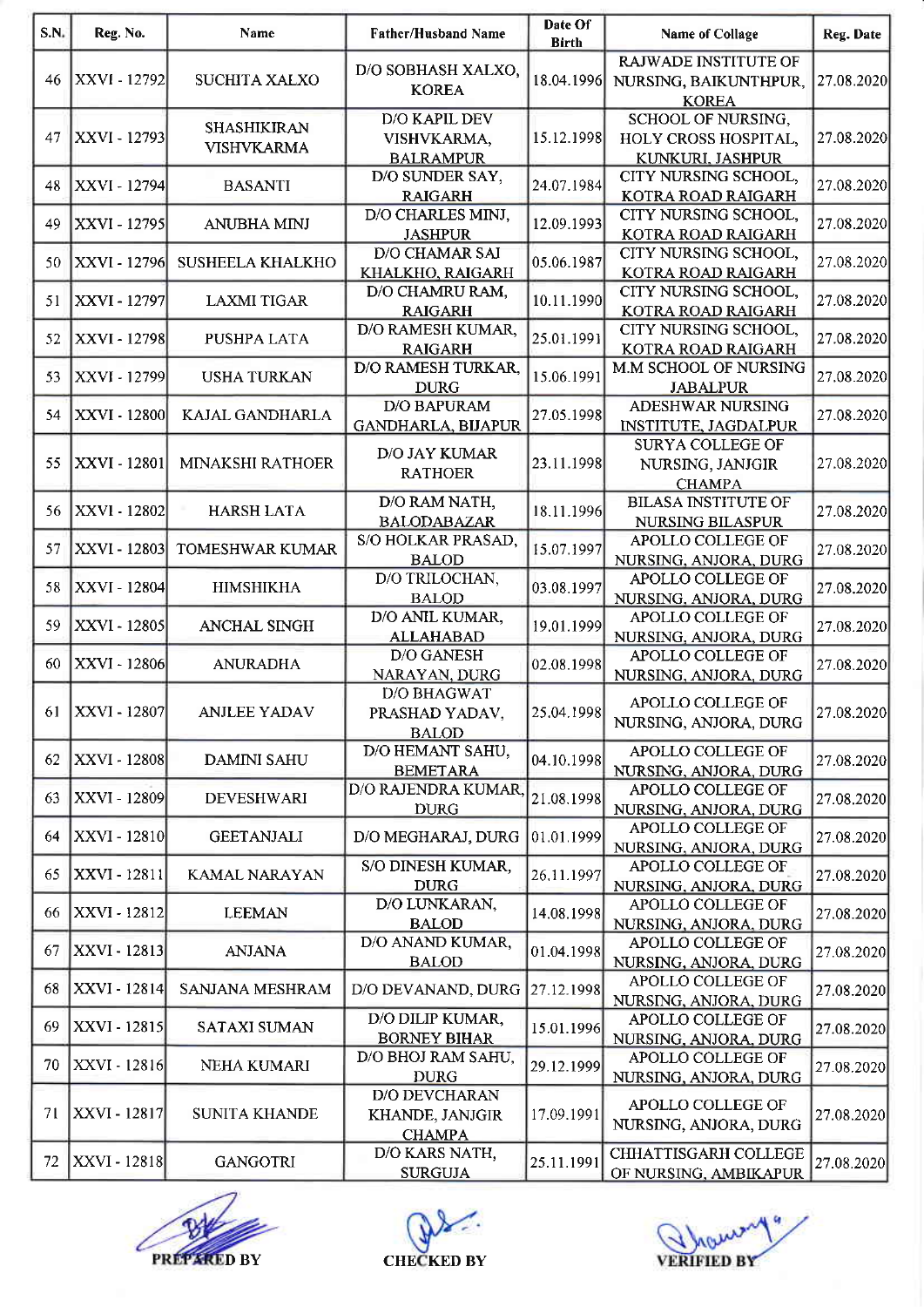| S.N. | Reg. No.            | <b>Name</b>                          | <b>Father/Husband Name</b>                    | Date Of<br><b>Birth</b> | <b>Name of Collage</b>                                                 | Reg. Date  |
|------|---------------------|--------------------------------------|-----------------------------------------------|-------------------------|------------------------------------------------------------------------|------------|
| 73   | XXVI - 12819        | RANJANA XALXO                        | D/O TARCIUS XALXO,<br><b>AMBIKAPUR</b>        | 15.07.1995              | <b>CHHATTISGARH COLLEGE</b><br>OF NURSING, AMBIKAPUR                   | 28.08.2020 |
| 74   | XXVI - 12820        | SAMPAIT BAI                          | D/O RAMSAY RAM,<br><b>JASHPUR</b>             | 21.06.1990              | <b>CHHATTISGARH COLLEGE</b><br>OF NURSING, AMBIKAPUR                   | 28.08.2020 |
| 75   | XXVI - 12821        | <b>SHARDA SINGH</b>                  | <b>D/O BHAJESHWAR</b><br>SINGH, BALRAMPUR     | 09.07.1997              | <b>CHHATTISGARH COLLEGE</b><br>OF NURSING, AMBIKAPUR                   | 28.08.2020 |
| 76   | XXVI - 12822        | <b>SUGANTI</b>                       | D/O LITU RAM,<br><b>BALRAMPUR</b>             | 10.05.1991              | <b>CHHATTISGARH COLLEGE</b><br>OF NURSING, AMBIKAPUR                   | 28.08.2020 |
| 77   | XXVI - 12823        | <b>SHUSHILA</b>                      | D/O PREM SAI,<br><b>BALRAMPUR</b>             | 19.12.1988              | CHHATTISGARH COLLEGE<br>OF NURSING, AMBIKAPUR                          | 28.08.2020 |
| 78   | XXVI - 12824        | <b>ANJANI YADAV</b>                  | <b>D/O PRABHU PRASAD</b><br>YADAV, SURAJPUR   | 27.12.1994              | <b>CHHATTISGARH COLLEGE</b><br>OF NURSING, AMBIKAPUR                   | 28.08.2020 |
| 79.  | XXVI - 12825        | <b>MADHURI</b>                       | D/O TRIYUGI NARYAN,<br><b>JANJGIR CHAMPA</b>  | 16.03.1997              | SANDIPANI ACADEMY,<br><b>BILASPUR</b>                                  | 28.08.2020 |
| 80   | XXVI - 12826        | <b>ANNAPURNA</b>                     | D/O HEMANT,<br><b>BILASPUR</b>                | 28.11.1998              | SANDIPANI ACADEMY,<br><b>BILASPUR</b>                                  | 28.08.2020 |
| 81   | XXVI - 12827        | <b>MEENA</b>                         | D/O RAM CHARAN<br>RAUTEL, ANUPPUR             | 28.05.1995              | SANDIPANI ACADEMY,<br><b>BILASPUR</b>                                  | 28.08.2020 |
| 82   | <b>XXVI - 12828</b> | <b>DEVIKA</b>                        | D/O TEEKA RAM, DURG                           | 15.02.1997              | <b>SHRI RAWATPURA</b><br><b>SANKAR INSTITUTE OF</b><br>NURSING, RAIPUR | 28.08.2020 |
| 83   | XXVI - 12829        | <b>CHANCHAL PATEL</b>                | D/O SUKHDEV PATEL,<br><b>BILASPUR</b>         | 30.11.1998              | C.G SCHOOL OF NURSING,<br><b>BILASPUR</b>                              | 28.08.2020 |
| 84   | XXVI - 12830        | <b>DILESHWARI</b>                    | D/O KOMAL DAS,<br><b>BALODABAZAR</b>          | 14.10.1997              | <b>AADARSH NURSING</b><br><b>INSTITUTE, RAIPUR</b>                     | 28.08.2020 |
| 85   | XXVI - 12831        | DIPTI JATASHANKAR                    | D/OMR<br>JATASHANKAR,<br><b>JANJGIRCHAMPA</b> | 18.02.1997              | SANDIPANI ACADEMY,<br><b>BILASPUR</b>                                  | 28.08.2020 |
| 86   | XXVI - 12832        | <b>PUSHPABAI</b><br><b>SHAMKUWAR</b> | D/O SATISH RANGARI,<br><b>RAIPUR</b>          | 26.06.1982              | PRATIBHA INSTITUTE OF<br><b>NURSING RAIPUR</b>                         | 28.08.2020 |
| 87   | XXVI - 12833        | <b>SANJEET THAKUR</b>                | <b>S/O RAMESHWER</b><br>THAKUR, RAIPUR        | 30.06.1996              | <b>AADARSH NURSING</b><br><b>INSTITUTE, RAIPUR</b>                     | 28.08.2020 |
| 88   | <b>XXVI</b> - 12834 | POOJA                                | D/O RAJKUMAR,<br><b>RAIPUR</b>                | 13.11.1996              | DISHA INSTITUTE OF<br>MEDICAL SCIENCES,<br><b>RAIPUR</b>               | 28.08.2020 |
| 89   | <b>XXVI - 12835</b> | <b>LINIMA</b>                        | D/O JAY PRAKASH,<br><b>RAIPUR</b>             | 17.07.1998              | <b>SHRI RAWATPURA</b><br>SANKAR INSTITUTE OF<br>NURSING, RAIPUR        | 28.08.2020 |
| 90   | XXVI - 12836        | <b>MAMTA</b>                         | D/O SUBHASH RAM,<br><b>BALODABAZAR</b>        | 02.09.1999              | <b>DISHA INSTITUTE OF</b><br>MEDICAL SCIENCES,<br><b>RAIPUR</b>        | 28.08.2020 |
| 91   | <b>XXVI - 12837</b> | <b>MONIKA</b>                        | D/O MUKESH,<br><b>BALODABAZAR</b>             | 22.11.1999              | <b>DISHA INSTITUTE OF</b><br>MEDICAL SCIENCES,<br><b>RAIPUR</b>        | 28.08.2020 |
| 92   | <b>XXVI - 12838</b> | <b>GAYATRI</b>                       | D/O BALDEV SINGH,<br><b>BASTAR</b>            | 08.03.1993              | <b>GRACIOUS SCHOOL OF</b><br>NURSING ABHANPUR<br><b>RAIPUR</b>         | 28.08.2020 |
| 93   | <b>XXVI - 12839</b> | <b>SANDHYA</b>                       | D/O DILIP,<br><b>KONDAGAON</b>                | 17.06.1998              | <b>GRACIOUS SCHOOL OF</b><br>NURSING ABHANPUR<br><b>RAIPUR</b>         | 28.08.2020 |
| 94   | XXVI - 12840        | <b>ANJALI</b>                        | D/O DHANIRAM,<br><b>BALODABAZAR</b>           | 21.08.1997              | <b>GRACIOUS SCHOOL OF</b><br>NURSING ABHANPUR<br><b>RAIPUR</b>         | 28.08.2020 |
| 95   | <b>XXVI - 12841</b> | <b>SUMAN</b>                         | D/O PRIT RAM, KANKER 23.02.1996               |                         | <b>GRACIOUS SCHOOL OF</b><br>NURSING ABHANPUR<br><b>RAIPUR</b>         | 28.08.2020 |
| 96   | XXVI - 12842        | <b>MONIKA HALDAR</b>                 | D/O JAGDISH HALDAR,<br><b>KANKER</b>          | 10.01.1997              | <b>GRACIOUS SCHOOL OF</b><br>NURSING ABHANPUR<br><b>RAIPUR</b>         | 28.08.2020 |
| 97   | XXVI - 12843        | <b>SAMITA</b>                        | D/O GANDO RAM,<br><b>KANKER</b>               | 08.05.1995              | <b>GRACIOUS SCHOOL OF</b><br>NURSING ABHANPUR<br><b>RAIPUR</b>         | 28.08.2020 |